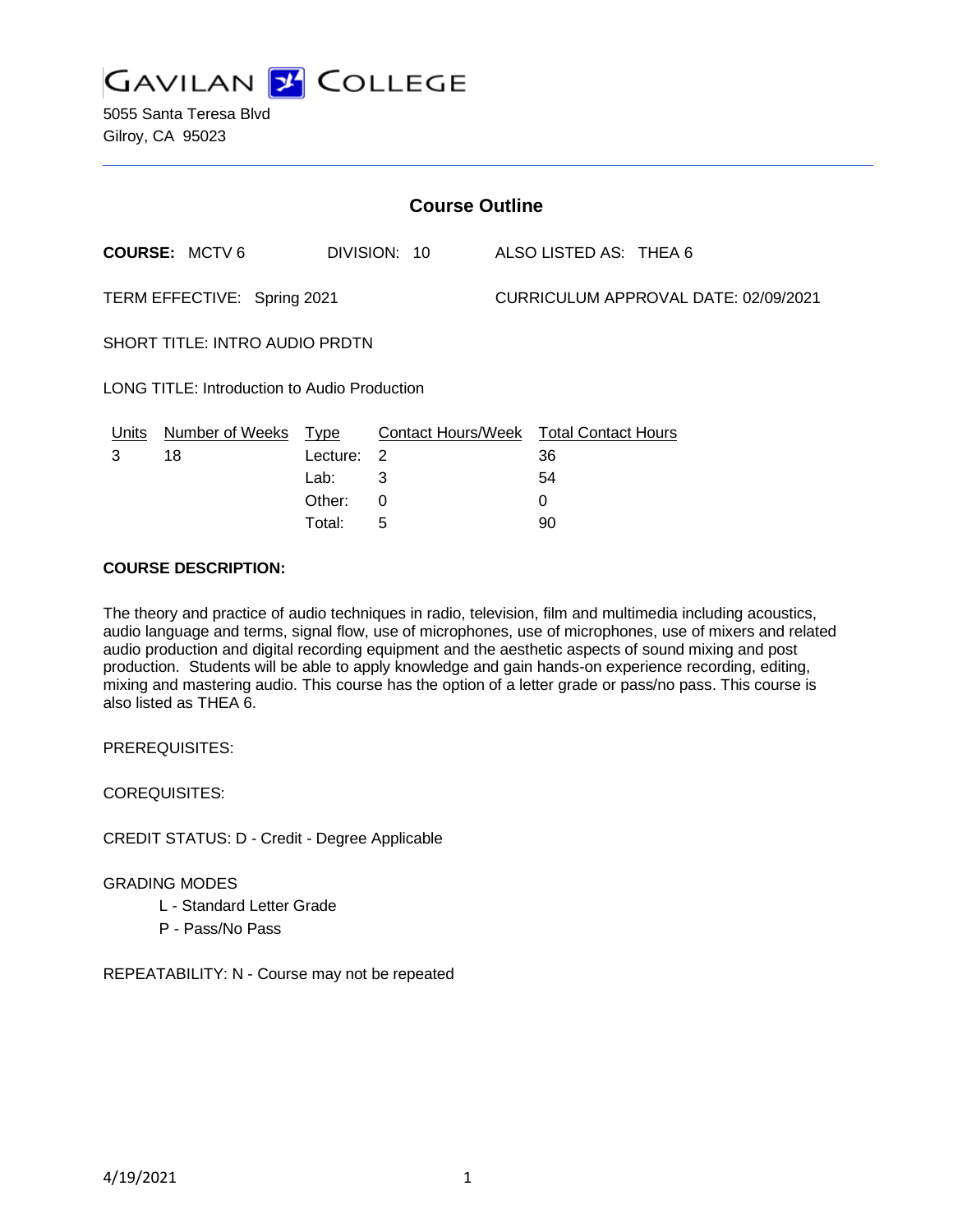SCHEDULE TYPES:

- 02 Lecture and/or discussion
- 03 Lecture/Laboratory
- 04 Laboratory/Studio/Activity
- 047 Laboratory LEH 0.7
- 05 Hybrid
- 71 Dist. Ed Internet Simultaneous
- 72 Dist. Ed Internet Delayed
- 73 Dist. Ed Internet Delayed LAB
- 737 Dist. Ed Internet LAB-LEH 0.7

# **STUDENT LEARNING OUTCOMES:**

1. Demonstrate knowledge of audio recording concepts and terminology including the sound wave, frequency/pitch, amplitude/loudness, phase and timbre. Understand audio theory, acoustics, and aesthetic aspects.

Measure of assessment: Written tests, class discussion, essay, journal entry

Year assessed, or planned year of assessment: 2007

2. Identify, explain and apply knowledge of the operational elements of a professional audio system including acoustics, microphone classification, placement and use, and the theory and practical use of analog and digital recording equipment and storage devices.

Measure of assessment: Lab collaborative projects, practical hands-on quizzes, journal entry

Year assessed, or planned year of assessment: 2007

3. Set-up and operate audio (microphones, head-sets, mixers, cables) safely and professionally for a variety of venues and productions.

Measure of assessment: Collaborative lab project, journal entry, practical tests. Year assessed, or planned year of assessment: 2007

4. Demonstrate the use of audio equipment to record audio both in the studio and on location and edit, process and mix audio elements together into a finished program.

Measure of assessment: Lab Sound production project, journal entry, class discussion / critique. Year assessed, or planned year of assessment: 2007

5. Record a live performance, demonstrating knowledge of digital recording audio techniques Measure of assessment: Master recording project, written rationale, journal entries, oral presentation/critique Year assessed, or planned year of assessment: 2007

6. Use and demonstrate digital post production audio techniques for TV/Film or media production. Measure of assessment: Project design proposal, final project presentation / critique. Year assessed, or planned year of assessment: 2007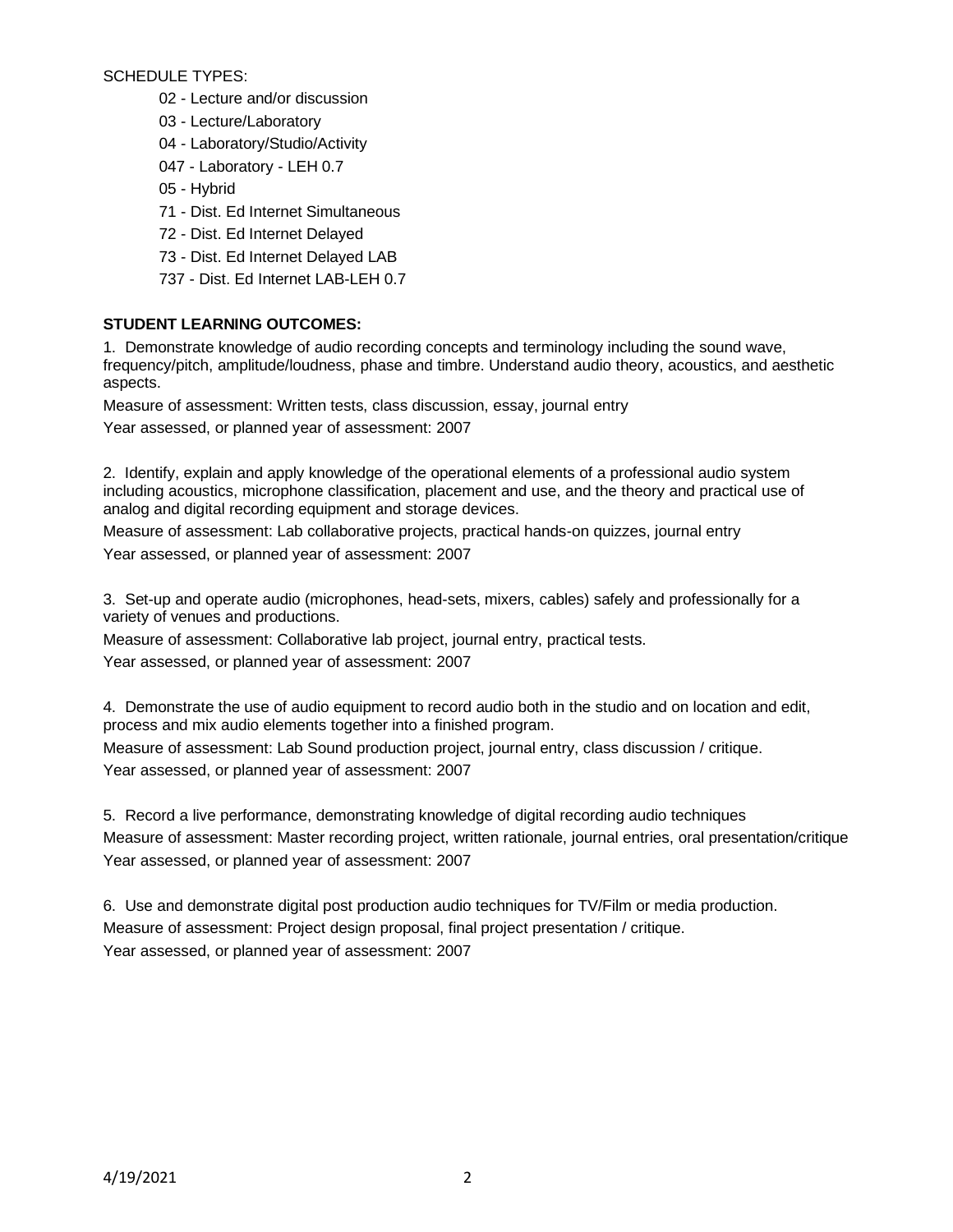#### **CONTENT, STUDENT PERFORMANCE OBJECTIVES, OUT-OF-CLASS ASSIGNMENTS**

### Curriculum Approval Date: 02/09/2021

## **DE MODIFICATION ONLY**

10 Hours

I. Principles of Audio

A. Ears, Hearing and Listening,

B. Physics and Psychophysics of Sound, Acoustics

C. Occupations in Audio

-OBJECTIVES: The student will

...demonstrate knowledge of audio theory and acoustics.

...explain the components of sound wave,

frequency, sound envelope

...define and explain acoustics as it applies to studio design.

-LAB: Tour of Studio, Theater & other performance & production facilities.

-Assignments: Read assigned chapters and websites.

Write Essays on topic of "Educated Ear"

Journal Entry describing: "Listening Habits"

Project: "How Loud is Loud?"

Research: Selected Audio Related Web sites.

20 Hours

II. Audio Equipment and applications

A. Microphones

B. Mixers & consoles

C. Analog & Digital Recording,

D. Signal Processing

E. Loudspeakers & Monitoring

-OBJECTIVES: The student will

...setup microphones, mixers and consoles for a variety of performance

presentations in a variety of venues.

...explain microphone pick-up patterns

...read and explain the meters, patching and operating modes of audio consoles

...demonstrate knowledge in using a wired and wireless microphone system.

...use standard accessories for professional

microphones including:

twin conductor cables, XLR connectors, various stands and clips for microphone mounting.

-LAB: Mixer,

console and microphone set-up and demonstration for

reinforcement applications in studio and performance facilities for

music and theatrical performances and speakers.

-ASSIGNMENTS: Read assigned chapters

Write Essay: "Sound in Performance"

Journal Entry: "Sound Diary"

Projects: " Design a poster explaining Pickup patterns"

Produce a PSA (Public Service Announcement) and a Radio Segment with

4/19/2021 3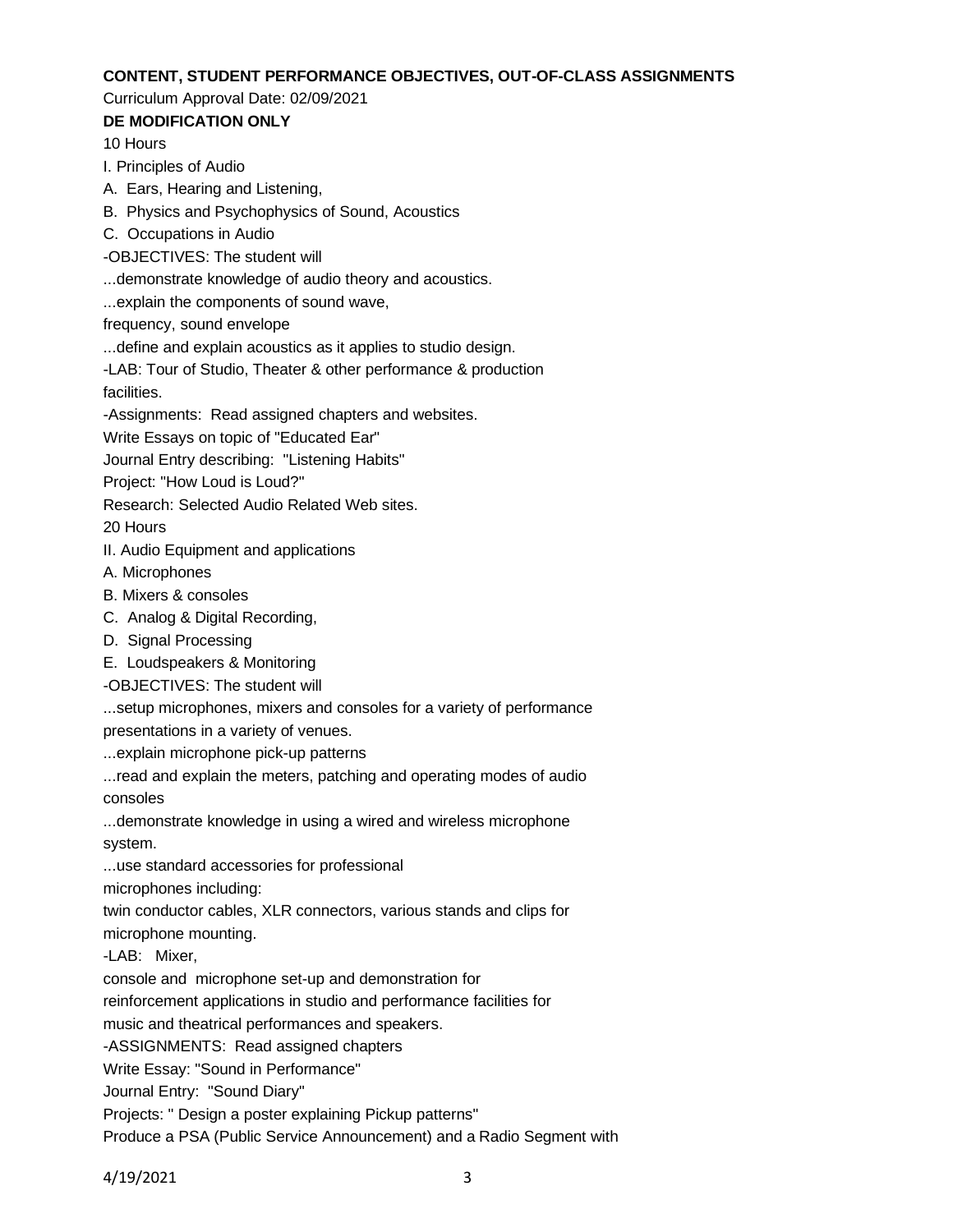voice over

Participate in audio set-up and controls for a live or live to tape

interview.

20 Hours

- III. Studio Production & Field Production
- A. Synchronization
- 1. Time Codes
- 2. Frame rates
- B. Studio Production: Live and Live to Tape
- 1. Sound and the Speaking Voice
- 2. Miking speech in Radio or Podcasts
- 3. Miking speech Television Studio: Multicamera
- 4. Recording Speech
- C. Field/Remote Production reinforcement of sound for a live audience
- 1. Miking a staged theatrical or speaking event.
- 2. Miking a Music Production: Close Miking,

Drums, Acoustic Stringed

instruments, woodwinds, Brass, Electric Instruments, vocals

- D. Field Production (ENG)
- 1. Microphones,

set-up and operating for news reports and interviews and sports

2. Recording Music in Television and miking Music in film

-OBJECTIVES: The student will

..design and participate in a setting up a multicamera taping in a

television studio

..design and participate in setting up a multicamera remote taping of a theatrical or musical event.

..organize and set-up and operate a remote

sports taping

..produce a radio or internet segment

..select and explain the choice of microphones for a video taping

session in the

studio and in a remote location

..critique and evaluate the quality of sound for a taped news production

ASSIGNMENTS: Read assigned chapters.

LAB: Pre-production and production of News & Views Live or similar

show.

Journal Entry: Describe the roles performed during the taping of

selected production.

Project: Produce a video package for rolling in

on a GAV TV production

for broadcast.

Production of an internet podcast.

10 Hours

IV. Sound Design: The Sound Designer

A. The Function of Sound: "Speech, Sound Effects, Music, Silence"

4/19/2021 4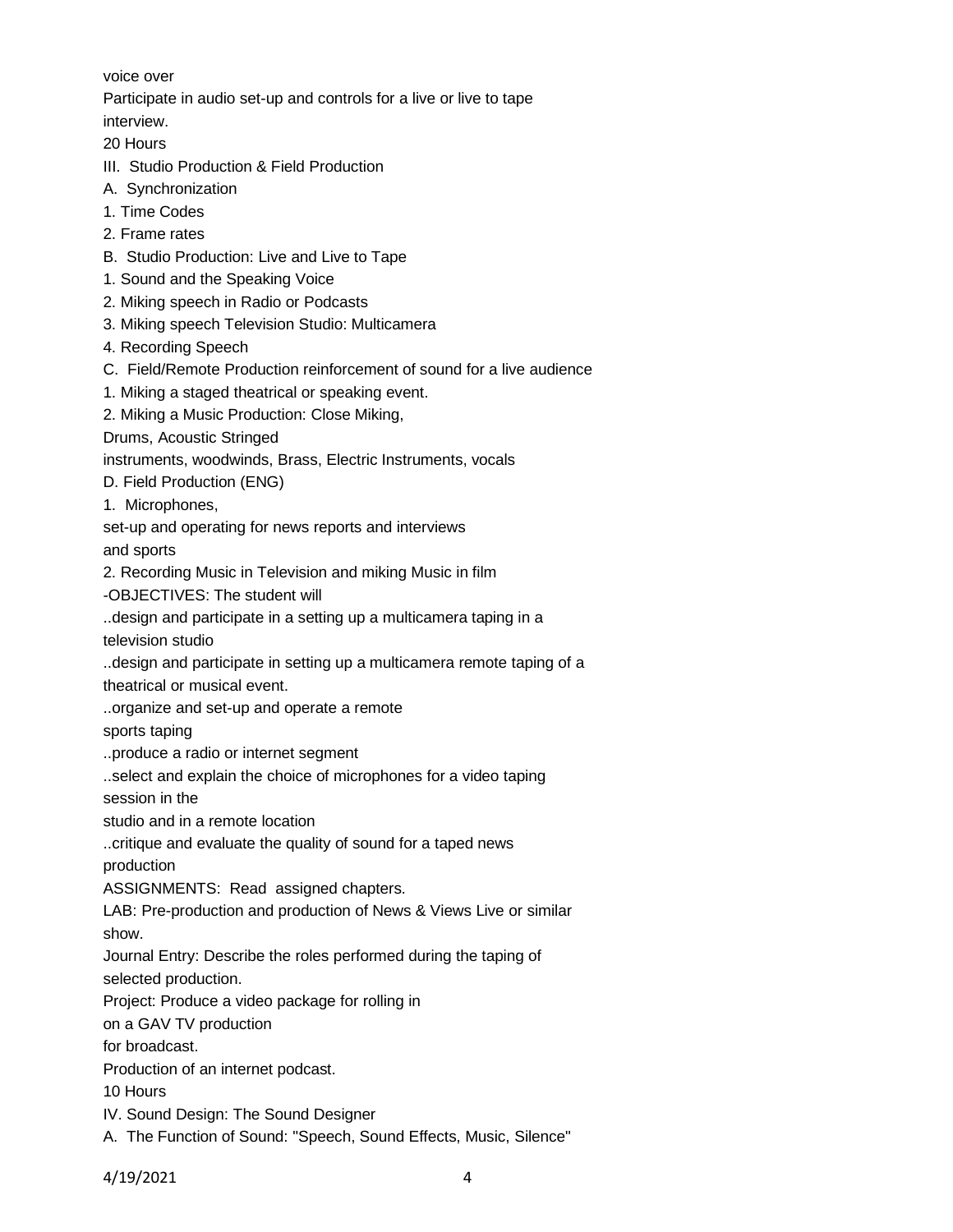- B. Functions of Sound in relation to Picture
- C. Strategies in Designing Sound: "Script Analysis"
- OBJECTIVES: The student will
- ...record sound for a film or video production.
- ...analyze a script to determine placement of sound effects and music
- for a production.
- ...explain how sound is used to create a
- desired emotional response
- from the audience
- ...review and evaluate techniques and aesthetic considerations of
- edited
- samplings
- -ASSIGNMENTS: Read assigned chapters and websites.
- LAB: Linear: cut and splicing. Electronic Editing of
- Audiotape
- Non-linear Editing Organizing the edit tracks
- Review of digital sound
- Research: Sound Editing
- for video and internet
- Writing: Critiques of Sound Design in film or television.
- Write a creative Sound Design project proposal.
- 20 Hours
- V. Postproduction Editing
- A. Dialogue, Sound Effects and Music in
- Postproduction
- B. Editing: Methods, Linear & NonLinear
- C. Techniques & Aesthetic Considerations
- D. Mixing
- and Rerecording: Radio, Video, Film, Multimedia
- E. Production Values: Evaluating the finished product.

OBJECTIVES: The student will

- ..edit sound for a film or video production
- ..use linear or non linear editing techniques for a radio or television
- segment

..evaluate the techniques and aesthetic decisions of an edited audio segment.

ASSIGNMENTS: Read assigned chapters and

operating manuals.

LAB: Studio Editing project. Digital editing with Final Cut Pro.,

Introduction to Pro Tools, Sonic Fire.

Projects:

Add Audio track to assigned film segments.

Journal: Explain process and justify decisions of the completed audio

track assignment.

2 Hours

Final Project: Demonstrates student's knowledge, skills level and

abilities in audio production. Written

evaluation and journal report.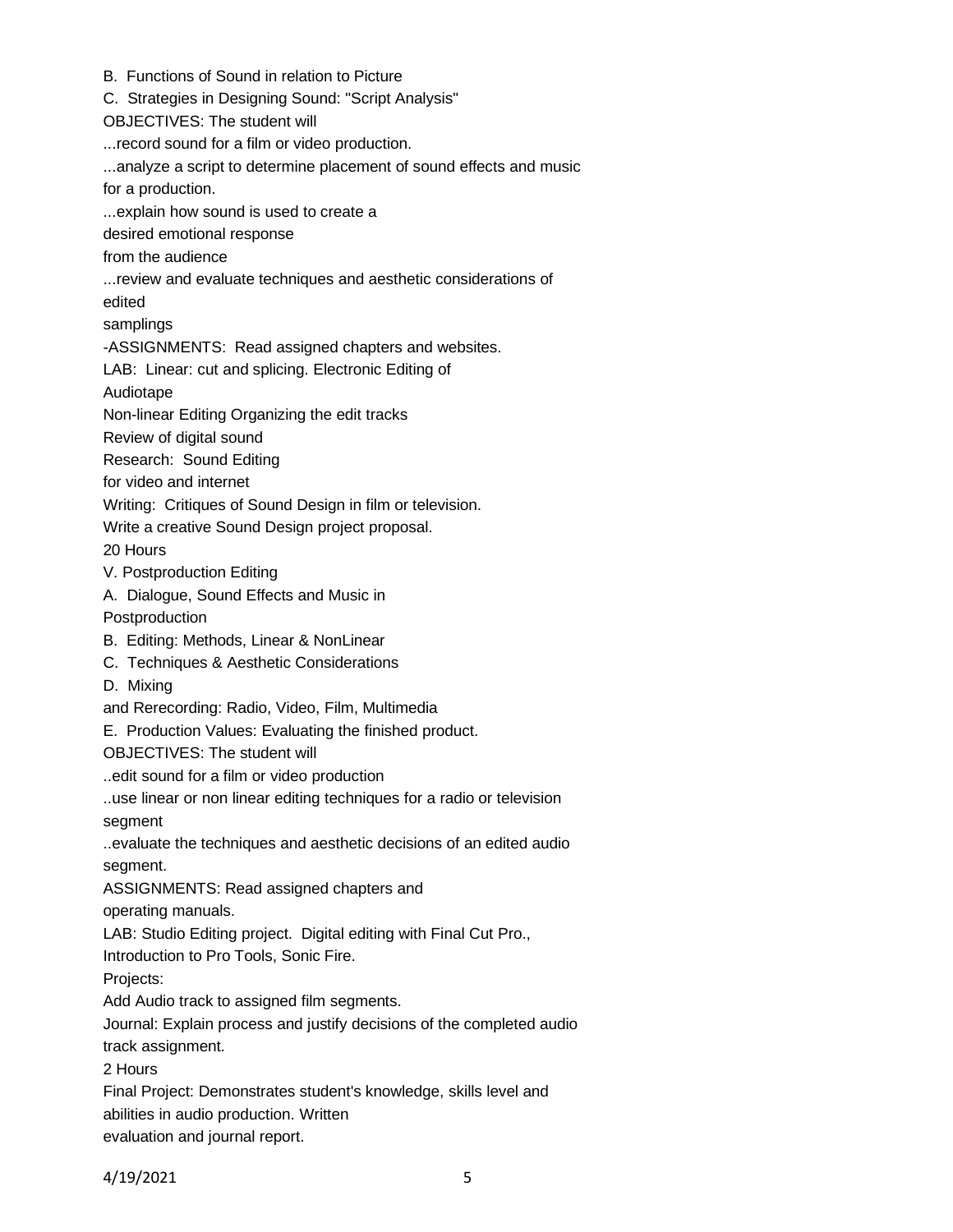Final evaluation.

Justification of Repeatability Hours:

The

students who repeats gains an expanded educational experience in skills or proficiencies by supervised repetition and practice within the class periods. The student who repeats audio production will take a leadership role in lab assignments and assigned projects by focusing on television, theatrical or musical productions or radio or podcasting each time the class is repeated. By repeating this course the student will progress to design and create projects which will demonstrate an increasing level of professional quality and skills in the field of audio production in a variety of venues. Included in content section.

# **METHODS OF INSTRUCTION:**

A) Classroom lecture and technical demonstrations. B) Presentations and projects prepared and presented by students. C) Hands-on exercises in connecting and operating audio equipments in a variety of venues. D) Class discussions conducted in the form of production meetings. E) Collaborative project between students.

## **OUT OF CLASS ASSIGNMENTS:**

Required Outside Hours: 68 Assignment Description: An original film or podcast. Required Outside Hours: 40 Assignment Description: At least two audio mixes of previous projects.OUT OF CLASS ASSIGNMENTS:

# **METHODS OF EVALUATION:**

Writing assignments Percent of total grade: 25.00 % 25% - 45% Written homework; Reading reports; Essay exams; Term papers; Other: Journals/critiques/research Problem-solving assignments Percent of total grade: 10.00 % 10% - 15% Field work; Lab reports; Other: Design, set-up, operate remote audio venues. Skill demonstrations Percent of total grade: 40.00 % 40% - 50% Class performance; Field work; Other: Collaborative and individual audio projects Objective examinations Percent of total grade: 5.00 % 5% - 10% Multiple choice; True/false; Matching items; Completion

# **REPRESENTATIVE TEXTBOOKS:**

Required Representative Textbooks Stephane Elmosnino. Audio Production Principles: Practical Studio Applications. New York: Oxford University Press,2018. ISBN: ISBN-13: 978-0190699352 Reading Level of Text, Grade: 13 Verified by: Grant Richards